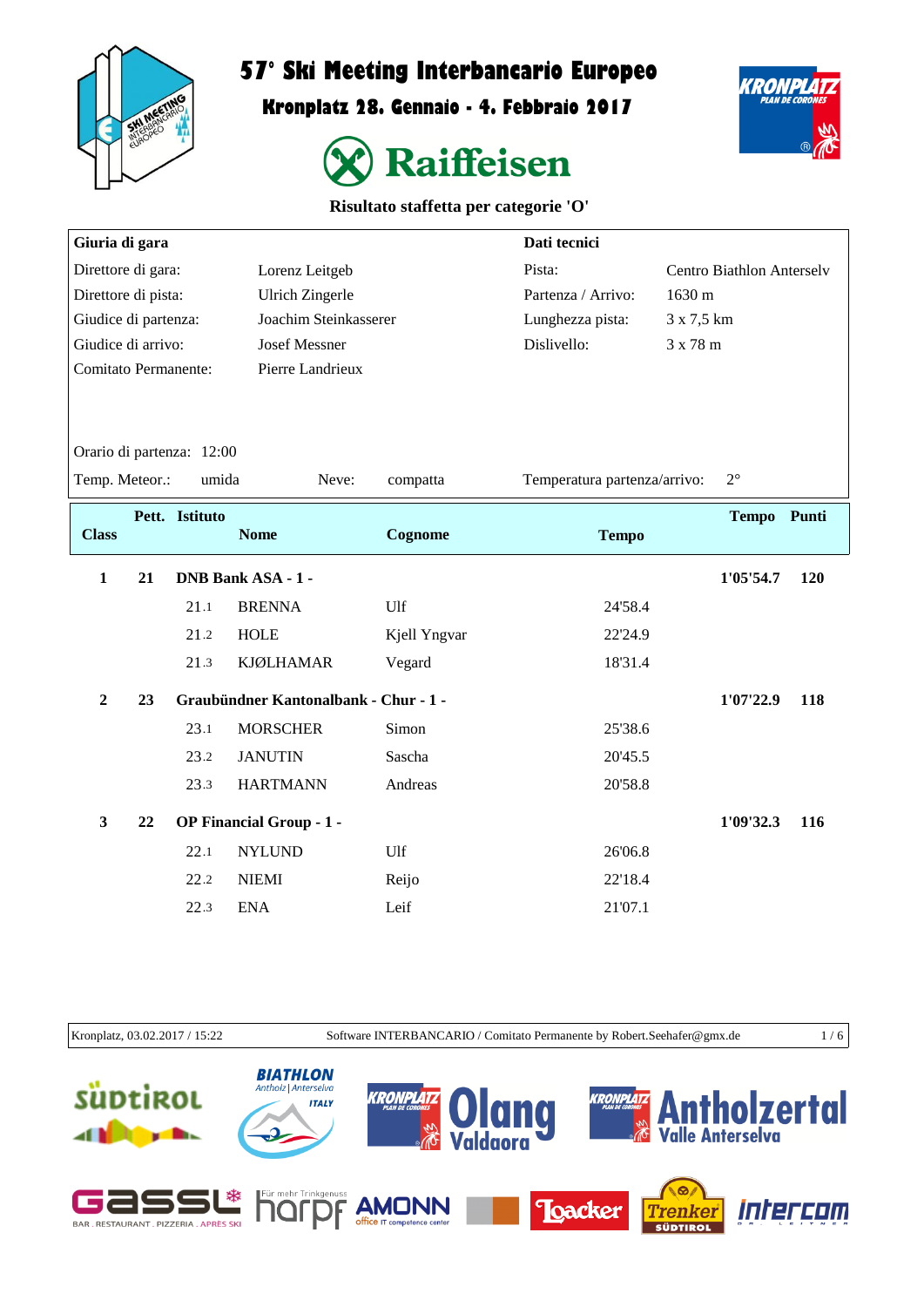## **Risultato staffetta per categorie 'O'**

| <b>Class</b>            |    | Pett. Istituto    | <b>Nome</b>                       | Cognome        | <b>Tempo</b> | Tempo Punti |     |
|-------------------------|----|-------------------|-----------------------------------|----------------|--------------|-------------|-----|
| $\overline{\mathbf{4}}$ | 25 |                   | Credit Suisse 1 - 1 -             |                |              | 1'11'08.7   | 114 |
|                         |    | 25.1              | <b>PELTONEN</b>                   | Antti          | 23'41.1      |             |     |
|                         |    | 25.2              | <b>MÄDER</b>                      | Martin         | 25'20.4      |             |     |
|                         |    | 25.3              | WAGENFÜHR                         | Thomas         | 22'07.2      |             |     |
| 5                       | 24 | Nordea 1 - 1 -    |                                   |                |              | 1'13'35.4   | 112 |
|                         |    | 24.1              | <b>MATHESON</b>                   | Christian      | 27'12.4      |             |     |
|                         |    | 24.2              | <b>MYGLAND</b>                    | Håkon Hjelseth | 24'14.0      |             |     |
|                         |    | 24.3              | <b>RØNNING</b>                    | Erik           | 22'09.0      |             |     |
| 6                       | 44 |                   | <b>DNB Bank ASA - 2 -</b>         |                |              | 1'13'58.7   | 110 |
|                         |    | 44.1              | <b>SANDBAKK</b>                   | Tom Arild      | 26'53.7      |             |     |
|                         |    | 44.2              | <b>RØNNEVIG</b>                   | Anders         | 22'25.2      |             |     |
|                         |    | 44.3              | <b>MARTINSEN</b>                  | Kjell Chr.     | 24'39.8      |             |     |
| 7                       | 26 |                   | Groupe BPCE Sports 1 - 1 -        |                |              | 1'14'04.5   | 108 |
|                         |    | 26.1              | <b>VIRY</b>                       | Christian      | 27'16.4      |             |     |
|                         |    | 26.2              | <b>CAVARD</b>                     | Vincent        | 21'57.0      |             |     |
|                         |    | 26.3              | <b>SANSOULET</b>                  | Sebastien      | 24'51.1      |             |     |
| $\,8\,$                 | 43 |                   | Groupe BPCE Sports 1 - 2 -        |                |              | 1'16'05.8   | 106 |
|                         |    | 43.1              | <b>COSTE</b>                      | Stephane       | 28'09.6      |             |     |
|                         |    | 43.2              | CONTINSOUZA                       | Joel           | 24'09.1      |             |     |
|                         |    | 43.3              | <b>LAMANNA</b>                    | Christophe     | 23'47.1      |             |     |
| 9                       | 30 | UniCredit 1 - 1 - |                                   |                |              | 1'16'09.7   | 104 |
|                         |    | 30.1              | <b>CORRADINI</b>                  | Adriano        | 28'46.5      |             |     |
|                         |    | 30.2              | CABASSI                           | Luciano        | 24'24.3      |             |     |
|                         |    | 30.3              | <b>ILYASIOV</b>                   | Vadim          | 22'58.9      |             |     |
| 10                      | 28 |                   | Sparkasse Bad Tölz-Wolfratshausen |                |              | 1'17'24.3   | 102 |
|                         |    | 28.1              | <b>KELLNER</b>                    | Felix          | 28'57.6      |             |     |
|                         |    | 28.2              | <b>GRÖBMAIR</b>                   | Hubert         | 26'15.6      |             |     |
|                         |    | 28.3              | PFATRISCH                         | Peter          | 22'11.1      |             |     |
| 11                      | 39 | Nordea 2          |                                   |                |              | 1'17'36.7   | 100 |
|                         |    | 39.1              | <b>STAV</b>                       | Petter         | 27'11.5      |             |     |
|                         |    | 39.2              | <b>RIMSTAD</b>                    | Torgeir        | 26'27.4      |             |     |
|                         |    | 39.3              | <b>CAUSEVIC</b>                   | Carl-Fredrik   | 23'57.8      |             |     |
| 12                      | 27 |                   | Luzerner Kantonalbank             |                |              | 1'19'18.7   | 98  |
|                         |    | 27.1              | <b>BRUNNER</b>                    | Anton          | 25'36.3      |             |     |
|                         |    | 27.2              | <b>EGGSPÜHLER</b>                 | Roland         | 21'40.2      |             |     |
|                         |    | 27.3              | <b>STÜBI</b>                      | Hans           | 32'02.2      |             |     |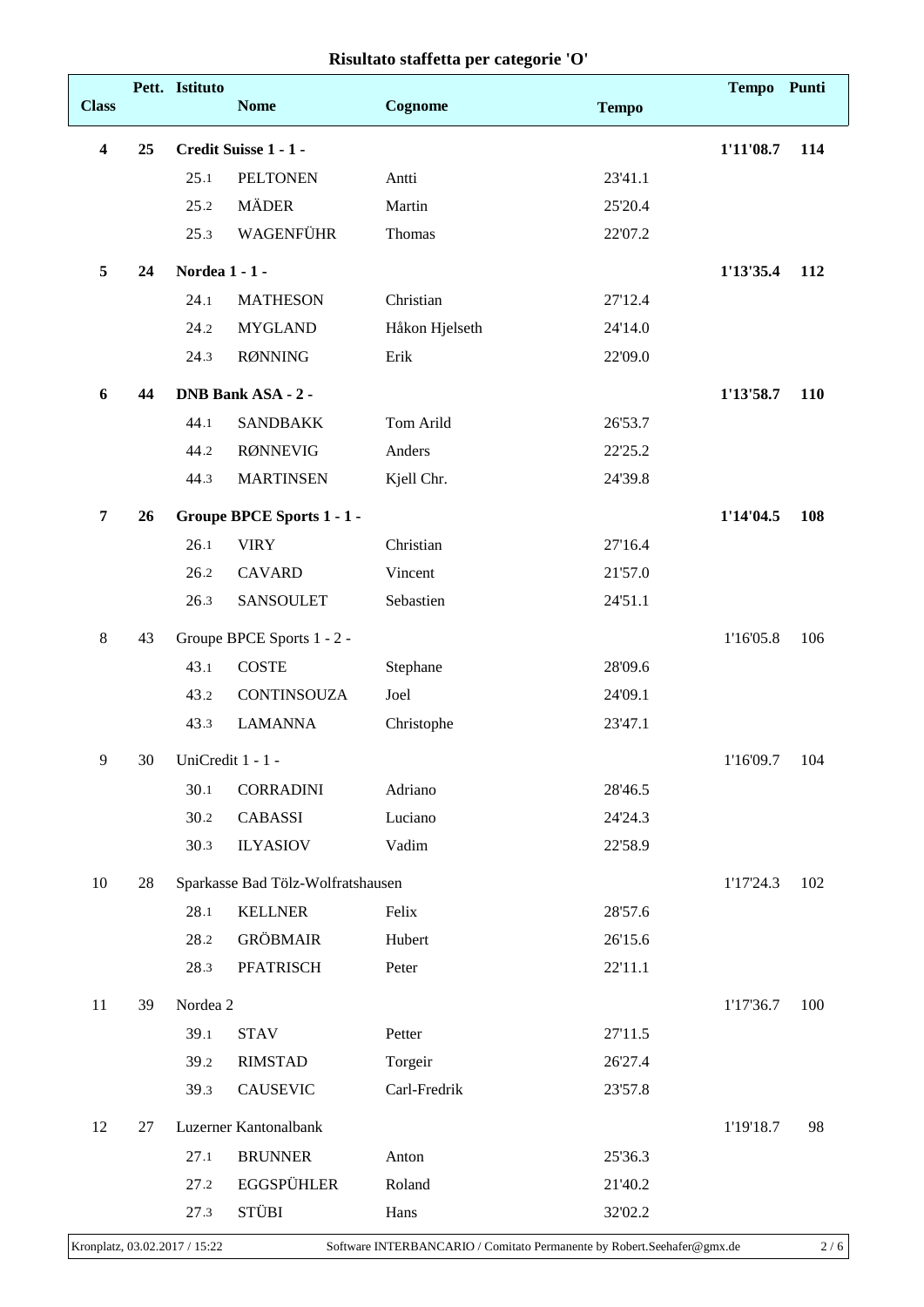|  |  |  | Risultato staffetta per categorie 'O' |  |
|--|--|--|---------------------------------------|--|
|--|--|--|---------------------------------------|--|

|              |    | Pett. Istituto    |                                       |           |              | Tempo Punti |    |
|--------------|----|-------------------|---------------------------------------|-----------|--------------|-------------|----|
| <b>Class</b> |    |                   | <b>Nome</b>                           | Cognome   | <b>Tempo</b> |             |    |
| 13           | 38 |                   | Raiffeisenkasse Niederdorf            |           |              | 1'19'35.9   | 96 |
|              |    | 38.1              | <b>IRENBERGER</b>                     | Markus    | 25'02.7      |             |    |
|              |    | 38.2              | <b>RABENSTEINER</b>                   | Guenther  | 29'30.2      |             |    |
|              |    | 38.3              | UNTERPERTINGER Helmut                 |           | 25'03.0      |             |    |
| 14           | 50 | Nordea $1 - 2 -$  |                                       |           |              | 1'19'36.9   | 94 |
|              |    | 50.1              | <b>DYRNES</b>                         | Amund     | 28'32.6      |             |    |
|              |    | 50.2              | <b>HANSEN</b>                         | Ove       | 25'05.0      |             |    |
|              |    | 50.3              | <b>VARTIAINEN</b>                     | Aarne     | 25'59.3      |             |    |
| 15           | 33 |                   | HypoVereinsbank München 1 - 1 -       |           |              | 1'20'29.2   | 92 |
|              |    | 33.1              | <b>HETTWER</b>                        | Markus    | 30'41.4      |             |    |
|              |    | 33.2              | <b>ALBRECHT</b>                       | Uli       | 24'27.0      |             |    |
|              |    | 33.3              | <b>NAGL</b>                           | Andreas   | 25'20.8      |             |    |
| 16           | 31 |                   | Gruppo Intesa Sanpaolo 1 - 1 -        |           |              | 1'21'01.8   | 90 |
|              |    | 31.1              | <b>CALDART</b>                        | Giovanni  | 28'33.7      |             |    |
|              |    | 31.2              | <b>VIERIN</b>                         | Luciano   | 26'17.9      |             |    |
|              |    | 31.3              | <b>NICASTRO</b>                       | Matteo    | 26'10.2      |             |    |
| 17           | 32 |                   | Gruppo Credito Valtellinese           |           |              | 1'23'11.0   | 88 |
|              |    | 32.1              | <b>ANDREOLA</b>                       | Luigi     | 33'50.9      |             |    |
|              |    | 32.2              | <b>GURINI</b>                         | Luca      | 24'53.2      |             |    |
|              |    | 32.3              | <b>FONTANA</b>                        | Edi       | 24'26.9      |             |    |
| 18           | 35 | UBS AG 1 - 1 -    |                                       |           |              | 1'24'25.3   | 86 |
|              |    | 35.1              | <b>FREI</b>                           | Roland    | 29'47.6      |             |    |
|              |    | 35.2              | <b>WANNER</b>                         | Roland    | 28'02.9      |             |    |
|              |    | 35.3              | <b>GIRARDIN</b>                       | Claude    | 26'34.8      |             |    |
| 19           | 37 |                   | Salzburger Sparkasse Bank AG          |           |              | 1'25'23.4   | 84 |
|              |    | 37.1              | <b>THOENY</b>                         | Christian | 30'01.9      |             |    |
|              |    | 37.2              | <b>PAULWEBER</b>                      | Christoph | 28'14.0      |             |    |
|              |    | 37.3              | <b>MÜLLER</b>                         | Harald    | 27'07.5      |             |    |
| 20           | 46 | UniCredit 1 - 2 - |                                       |           |              | 1'26'25.8   | 82 |
|              |    | 46.1              | <b>MARIUZ</b>                         | Roberto   | 31'23.4      |             |    |
|              |    | 46.2              | <b>LATEGANA</b>                       | Alberto   | 26'27.6      |             |    |
|              |    | 46.3              | <b>SEGATTA</b>                        | Marco     | 28'34.8      |             |    |
| 21           | 60 |                   | Graubündner Kantonalbank - Chur - 2 - |           |              | 1'27'33.0   | 80 |
|              |    | 60.1              | <b>SCHÄR</b>                          | Urs       | 32'17.6      |             |    |
|              |    | 60.2              | <b>ROFFLER</b>                        | Anton     | 26'59.9      |             |    |
|              |    | 60.3              | <b>WILLI</b>                          | Conrad    | 28'15.5      |             |    |
|              |    |                   |                                       |           |              |             |    |

 $\mathsf{I}$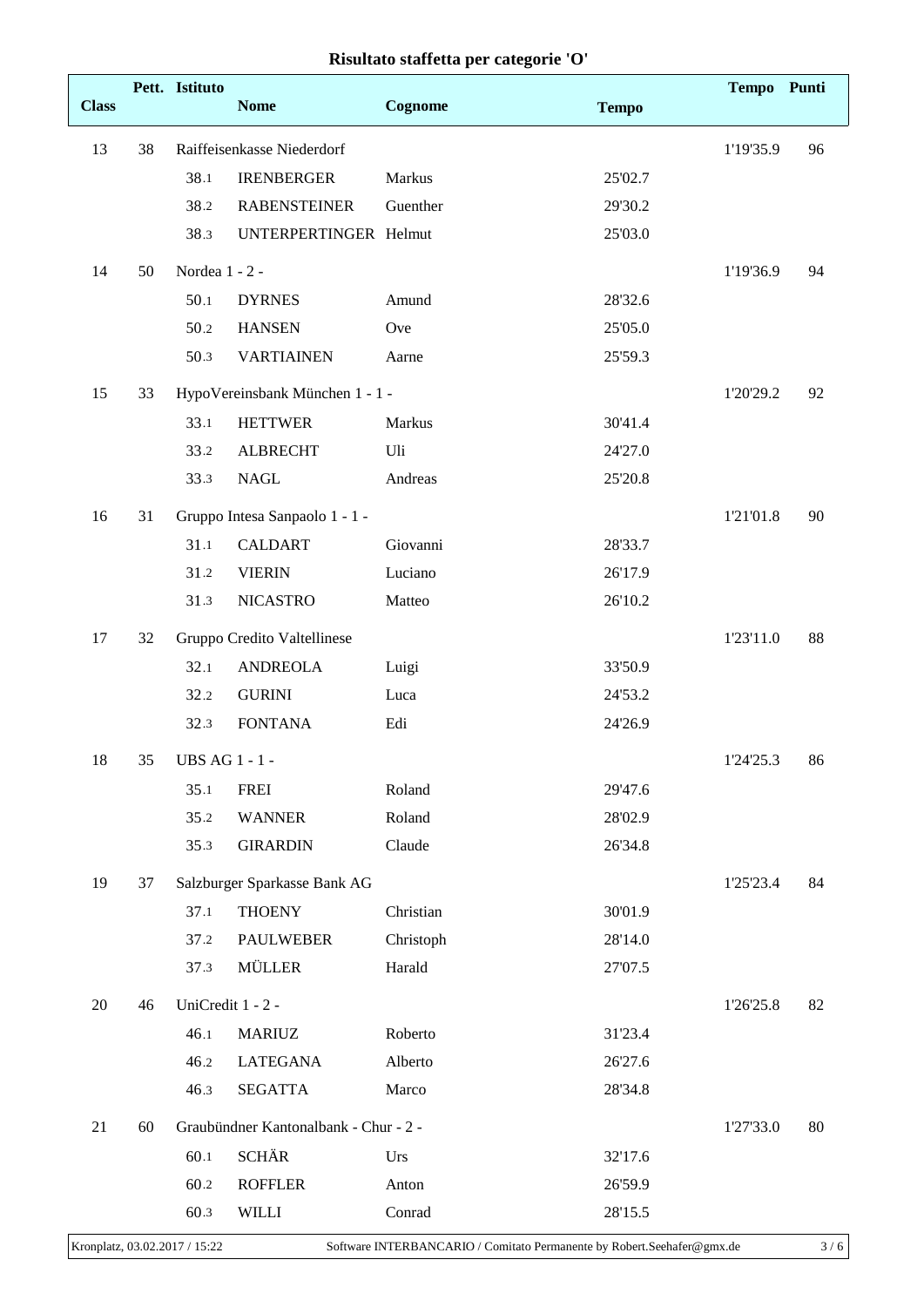|              |    | Pett. Istituto |                                    |                  |              | Tempo Punti |        |
|--------------|----|----------------|------------------------------------|------------------|--------------|-------------|--------|
| <b>Class</b> |    |                | <b>Nome</b>                        | Cognome          | <b>Tempo</b> |             |        |
| 22           | 40 |                | Nova Ljubljanska Banka - Ljubljana |                  |              | 1'28'03.3   | 78     |
|              |    | 40.1           | <b>KRSINAR</b>                     | Jani             | 28'56.2      |             |        |
|              |    | 40.2           | <b>ZIMA</b>                        | Miro             | 35'11.5      |             |        |
|              |    | 40.3           | <b>ROMSAK</b>                      | Matic            | 23'55.6      |             |        |
| 23           | 55 |                | Groupe BPCE Sports 1 - 3 -         |                  |              | 1'29'24.2   | 76     |
|              |    | 55.1           | <b>NICOLAS</b>                     | Luc              | 32'07.0      |             |        |
|              |    | 55.2           | <b>BELLOC</b>                      | Francis          | 29'46.8      |             |        |
|              |    | 55.3           | <b>GHEBBANO</b>                    | Daniel           | 27'30.4      |             |        |
| 24           | 52 | Nordea 1 - 3 - |                                    |                  |              | 1'29'56.6   | 74     |
|              |    | 52.1           | <b>BERGEM</b>                      | Adrian           | 31'02.6      |             |        |
|              |    | 52.2           | <b>HAVNERAAS</b>                   | <b>Brede</b>     | 29'05.0      |             |        |
|              |    | 52.3           | <b>BERSTAD</b>                     | Øyvind           | 29'49.0      |             |        |
| 25           | 34 |                | Banca Popolare di Vicenza 1        |                  |              | 1'30'00.4   | 72     |
|              |    | 34.1           | <b>IMPALMI</b>                     | Umberto          | 31'43.3      |             |        |
|              |    | 34.2           | <b>BORGO</b>                       | Mirco            | 29'58.4      |             |        |
|              |    | 34.3           | <b>DAL LAGO</b>                    | Diego            | 28'18.7      |             |        |
| 26           | 53 |                | Credit Suisse 1 - 3 -              |                  |              | 1'36'28.9   | $70\,$ |
|              |    | 53.1           | BÄR                                | Max P.           | 37'05.9      |             |        |
|              |    | 53.2           | <b>MORANDI</b>                     | Angelo           | 29'55.8      |             |        |
|              |    | 53.3           | <b>MARTI</b>                       | Urs              | 29'27.2      |             |        |
| 27           | 41 |                | Stadtsparkasse Muenchen            |                  |              | 1'36'52.9   | 68     |
|              |    | 41.1           | MÖSTL                              | Stefan           | 32'48.3      |             |        |
|              |    | 41.2           | PREISENHAMMER                      | Udo              | 32'48.0      |             |        |
|              |    | 41.3           | <b>SEIDL</b>                       | Florian          | 31'16.6      |             |        |
| 28           | 45 | UBS AG 1 - 2 - |                                    |                  |              | 1'37'28.9   | 66     |
|              |    | 45.1           | <b>MUELLER</b>                     | Beat             | 34'23.2      |             |        |
|              |    | 45.2           | <b>VON ALLMEN</b>                  | Heinz            | 34'47.2      |             |        |
|              |    | 45.3           | <b>DECURTINS</b>                   | Arthur           | 28'18.5      |             |        |
| 29           | 51 |                | DNB Bank ASA - 3 -                 |                  |              | 1'39'12.2   | 64     |
|              |    | 51.1           | <b>BAKKEN</b>                      | Gudmund          | 31'33.6      |             |        |
|              |    | 51.2           | <b>ERICHSRUD</b>                   | Dag              | 33'08.2      |             |        |
|              |    | 51.3           | <b>BJØRNSEN</b>                    | Suzanne Skotvedt | 34'30.4      |             |        |
| 30           | 58 |                | Julius Baer - Zuerich              |                  |              | 1'42'06.5   | 62     |
|              |    | 58.1           | LANZ                               | Christoph        | 46'13.8      |             |        |
|              |    | 58.2           | <b>ELLENBERGER</b>                 | Marc             | 26'52.2      |             |        |
|              |    | 58.3           | <b>FISCHER</b>                     | Rudolf           | 29'00.5      |             |        |

|  |  |  | Risultato staffetta per categorie 'O' |  |
|--|--|--|---------------------------------------|--|
|--|--|--|---------------------------------------|--|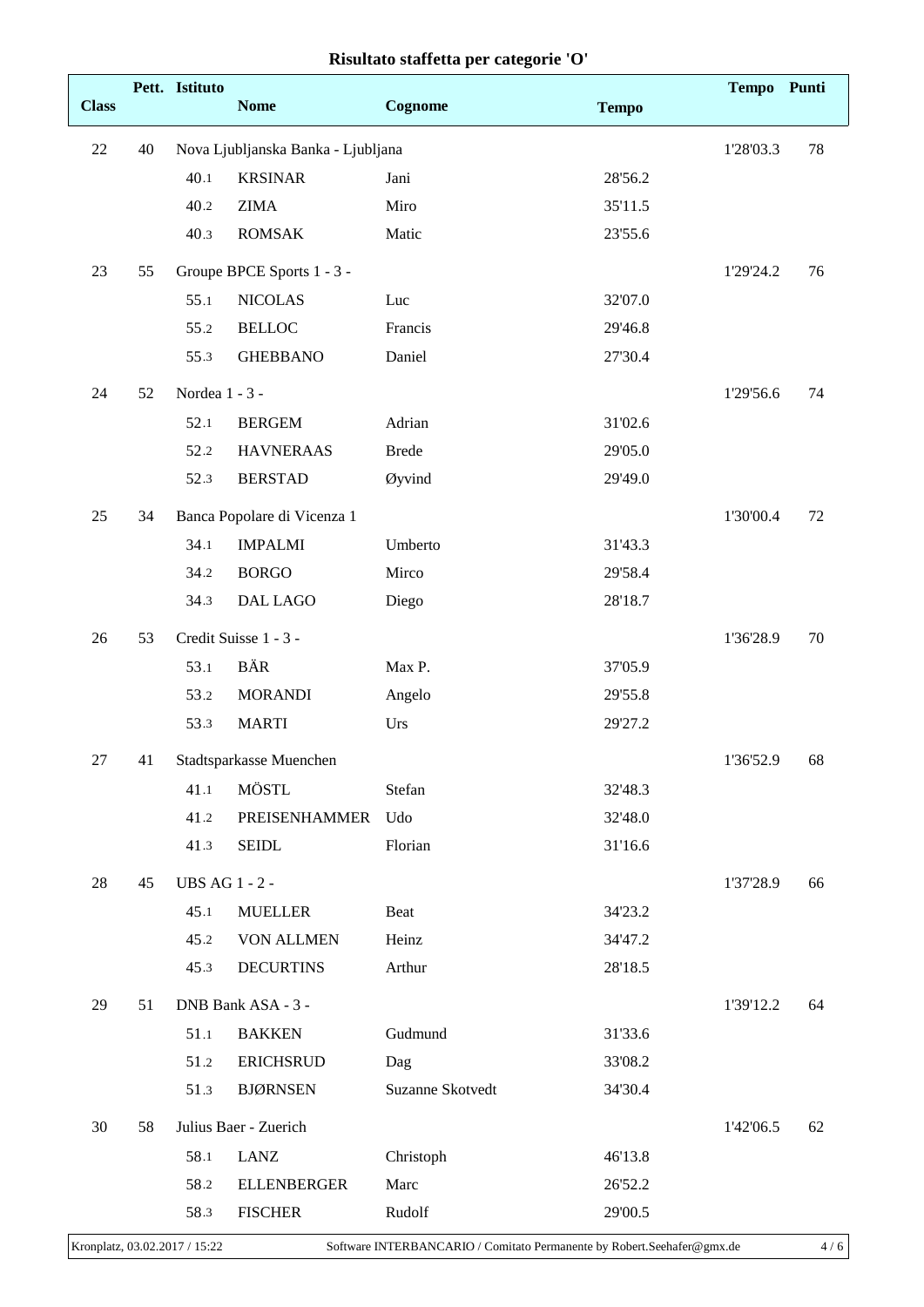|                           |    | Pett. Istituto        |                                          |              |              | Tempo Punti |    |
|---------------------------|----|-----------------------|------------------------------------------|--------------|--------------|-------------|----|
| <b>Class</b>              |    |                       | <b>Nome</b>                              | Cognome      | <b>Tempo</b> |             |    |
| 31                        | 42 |                       | Gruppo Intesa Sanpaolo 1 - 2 -           |              |              | 1'42'44.5   | 60 |
|                           |    | 42.1                  | <b>CARLI</b>                             | Maurizio     | 38'40.8      |             |    |
|                           |    | 42.2                  | <b>VIARA</b>                             | Lorenzo      | 30'36.9      |             |    |
|                           |    | 42.3                  | <b>D INCA</b>                            | Roberto      | 33'26.8      |             |    |
| 32                        | 36 |                       | Gruppo Banca Monte dei Paschi di Siena 1 |              |              | 1'48'42.8   | 58 |
|                           |    | 36.1                  | <b>ROSSI</b>                             | Moreno       | 45'37.6      |             |    |
|                           |    | 36.2                  | <b>FURLANIS</b>                          | Gervasio     | 30'11.2      |             |    |
|                           |    | 36.3                  | <b>NENCINI</b>                           | Sandro       | 32'54.0      |             |    |
| 33                        | 54 | <b>UBS AG 1 - 3 -</b> |                                          |              |              | 1'59'14.0   | 56 |
|                           |    | 54.1                  | <b>MULLIS</b>                            | Norbert      | 41'01.7      |             |    |
|                           |    | 54.2                  | <b>BULCKENS</b>                          | Jan          | 33'38.6      |             |    |
|                           |    | 54.3                  | <b>KORFITSEN</b>                         | Kristian     | 44'34.3      |             |    |
| <b>Staffette partite:</b> |    |                       | 33                                       |              |              |             |    |
| <b>Fuori</b> classifica   |    |                       |                                          |              |              |             |    |
|                           | 49 |                       | Credit Suisse 1 - 2 -                    |              |              | 1'28'01.9   |    |
|                           |    | 49.1                  | <b>JOOS</b>                              | Bernhard     | 32'20.7      |             |    |
|                           |    | 49.2                  | <b>FLICKER</b>                           | André        | 28'39.5      |             |    |
|                           |    | 49.3                  | <b>VON GRAFFENRIE</b>                    | Moritz       | 27'01.7      |             |    |
|                           | 59 |                       | OP Financial Group - 2 -                 |              |              | 1'31'32.5   |    |
|                           |    | 59.1                  | <b>BÄCKSTRÖM</b>                         | Ralf         | 37'42.9      |             |    |
|                           |    | 59.2                  | <b>VIKBERG</b>                           | Mårten       | 26'56.1      |             |    |
|                           |    | 59.3                  | <b>NISKANEN</b>                          | Markku       | 26'53.5      |             |    |
|                           | 56 |                       | Groupe BPCE Sports 1 - 4 -               |              |              | 1'34'21.5   |    |
|                           |    | 56.1                  | <b>VIVIER</b>                            | Philippe     | 37'33.6      |             |    |
|                           |    | 56.2                  | <b>ESTEVES</b>                           | <b>Bruno</b> | 28'46.0      |             |    |
|                           |    | 56.3                  | <b>VANDEL</b>                            | Eric         | 28'01.9      |             |    |
|                           | 48 |                       | HypoVereinsbank München 1 - 2 -          |              |              | 1'43'31.6   |    |
|                           |    | 48.1                  | $\rm DOLD$                               | Ludwig       | 36'31.8      |             |    |
|                           |    | 48.2                  | <b>HOEHNEL</b>                           | Katrin       | 26'15.3      |             |    |
|                           |    | 48.3                  | <b>KLUG</b>                              | Klaus        | 40'44.5      |             |    |
|                           | 29 |                       | Raiffeisen Schweiz                       |              |              | 1'49'02.8   |    |
|                           |    | 29.1                  | ARREGGER                                 | Andreas      | 35'27.4      |             |    |
|                           |    | 29.2                  | <b>SCHACHER</b>                          | Denise       | 34'38.1      |             |    |
|                           |    | 29.3                  | <b>LIEBERHERR</b>                        | Ronnie       | 38'57.3      |             |    |

## **Risultato staffetta per categorie 'O'**